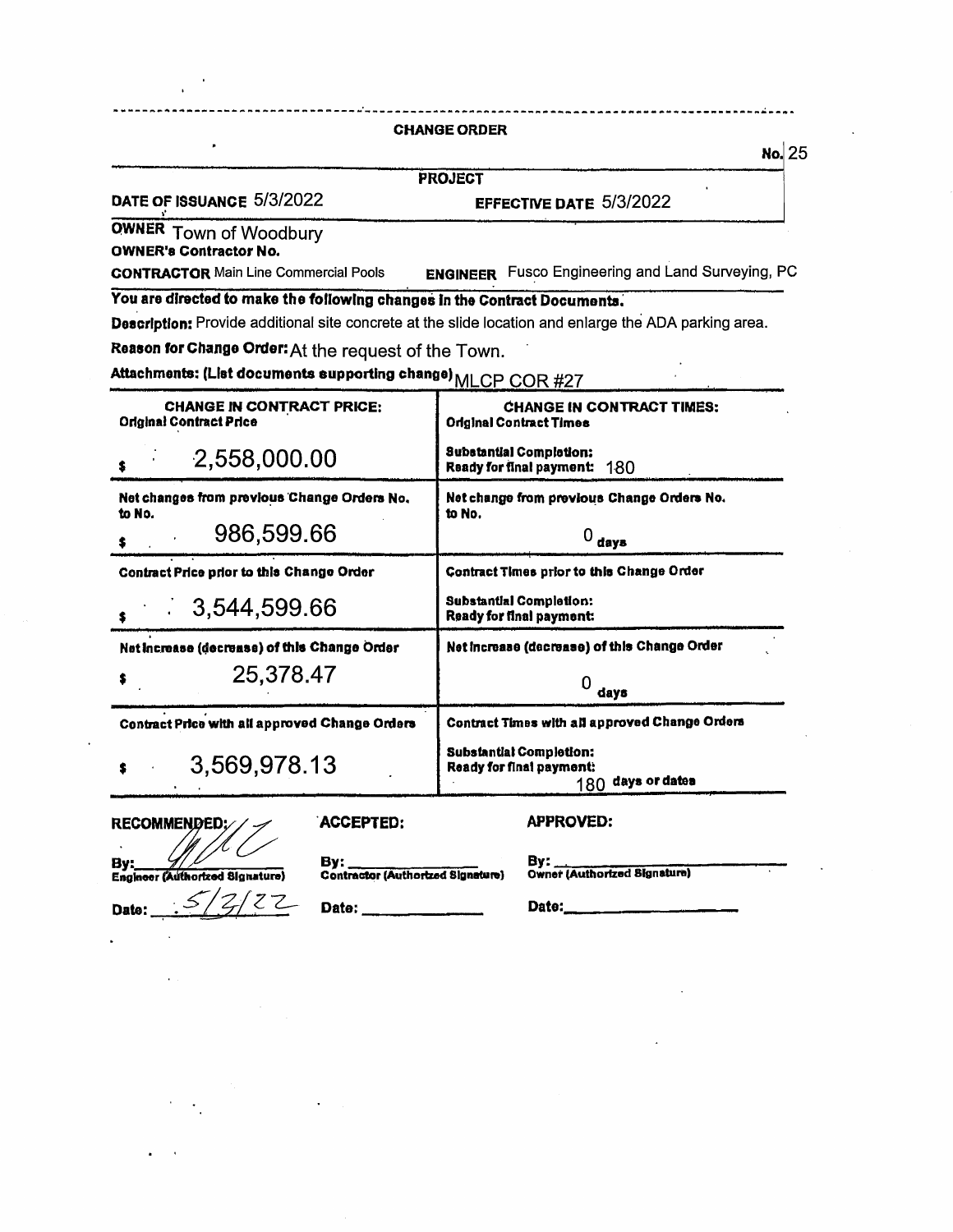## **Main Line Commercial Pools, Inc.** CHANGE ORDER



| Project Name & Address:                        |      |              |                |
|------------------------------------------------|------|--------------|----------------|
| <b>John Burke Pool Renovation</b>              |      | Contact:     | Al Fusco       |
|                                                |      | Contract No. | AIA            |
| Attn:                                          |      | Attachments: | Yes            |
| <b>Fusco Engineering</b>                       |      | Date         | 5/3/2022       |
|                                                |      | Change Order | 27             |
| Civil Changes                                  |      |              |                |
| Description                                    | Qty  | Unit Price   | Net Total      |
| <b>Materials</b>                               |      |              |                |
| Subcontractor                                  |      |              |                |
| Deduct 600' Concrete Track Walkway             | $-1$ | \$5,490.34   | $-$ \$5,490.34 |
| Deduct 150' of Sidewalk at Parking Lot         | $-1$ | \$1,372.58   | $-$1,372.58$   |
| New Concrete Perimeter Walkway Around Slide    | -1   | \$8,870.40   | \$8,870.40     |
| New Concrete Infill at Slide Perimeter Walkway | 1    | \$14,488.50  | \$14,488.50    |
| Larger Asphault of Main Parking Lot            |      | \$7,222.22   | \$7,222.22     |

**Notes:**

|           | Sub Total    | \$23,718.20 |  |
|-----------|--------------|-------------|--|
|           | Sub OH&P 7%  | \$1,660.27  |  |
| Signature |              |             |  |
| Date:     | <b>Total</b> | \$25,378.47 |  |
| Name:     |              |             |  |
| Company:  |              |             |  |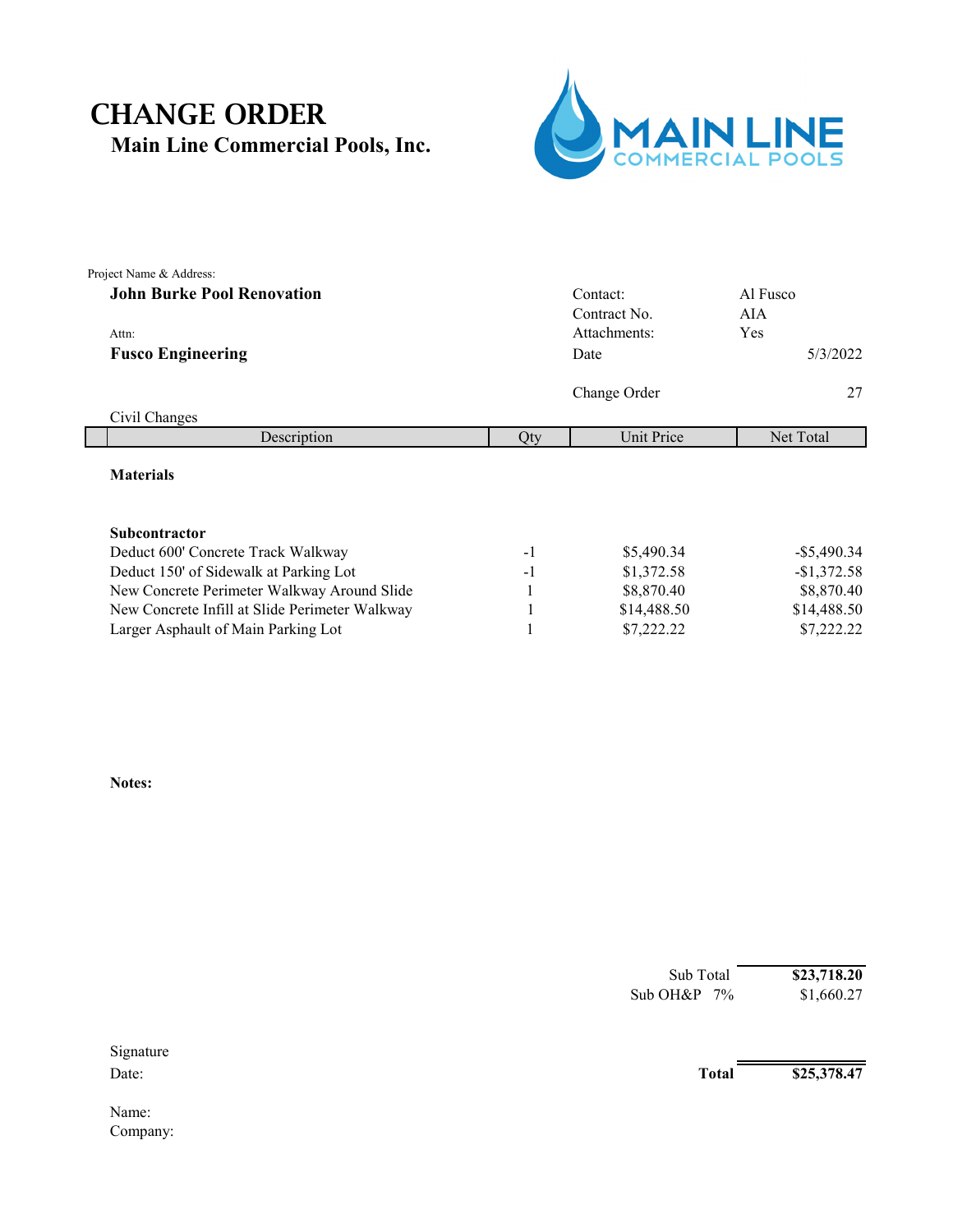# **Proposal**



### **TKC Cleaning & Building Maintenance, Inc. 88 Monhagen Avenue, Middletown, NY 10940 845-956-3000 office – 845-343-4800 fax**

| Proposal Submitted to:<br>Main Line Pools<br><b>Attn: Michael Grimes</b> | Phone:<br>610-715-2664                                                                                                  | Date:<br>5/3/2022 |  |
|--------------------------------------------------------------------------|-------------------------------------------------------------------------------------------------------------------------|-------------------|--|
| Street:                                                                  | Fax/ Email:<br>michaelgrimes@mainlinepools.com                                                                          |                   |  |
| City, Sate, and Zip Code:                                                | Job Location:<br>John P. Burke Pool<br>129 Dunderberg Rd<br>Central Valley, NY, 10917<br>Prints Revision Dated 9.2.2021 |                   |  |

### **Request for Change Order**

- **1.** Deduction for Walking Track Concrete 600 sq. ft**. – \$5,490.34**
- **2.** Deduction for Sidewalk in Front of Parking Lot 150 sq. ft. **- \$1,372.58**
- **3.** New Concrete Perimeter Walkway Around the Slide 640 sq. ft. **\$8,870.40**
- **4.** New Concrete for Entire Area Under the Slide at 975 sq. ft. **- \$14,488.50**
- **5.** Addition to Asphalt to The Main Parking Lot 600 sq. ft. **\$7,222.22**
- **6.** Installation of sod 48,322 sq. ft. **\$48,805.56** Deduction for seeding & hay. **- \$15,000.00**
- **7.** Installation of an irrigation system w/ 3 sleeves under the sidewalk. **\$21,900.00** We will warranty the sod for 1 season. Supply & install an under-ground lawn irrigation system in areas as shaded in green Install an automatic clock for system operation. Supply & install approximately 25 zones for full coverage. Startup system, test and adjust all heads as necessary. All sleeves under any paved areas to be supplied by others. Backflow preventer at water source to be supplied and installed by others. We would require an electrical outlet for the control unit. We would assume all equipment would be in the existing equipment building.
- **8.** Watering of the grass first 21 days including weekends. This is done manually with hoses and the hydro seeder. **Not included in the warranty. \$16,500.00**

Township must take over watering after the first 21 days. Sod will still be vulnerable to heat and drought could cause it to die quickly if not kept hydrated.

**We will have 1 guy there roughly 6 hours per day, starting the first day the sod is installed.**